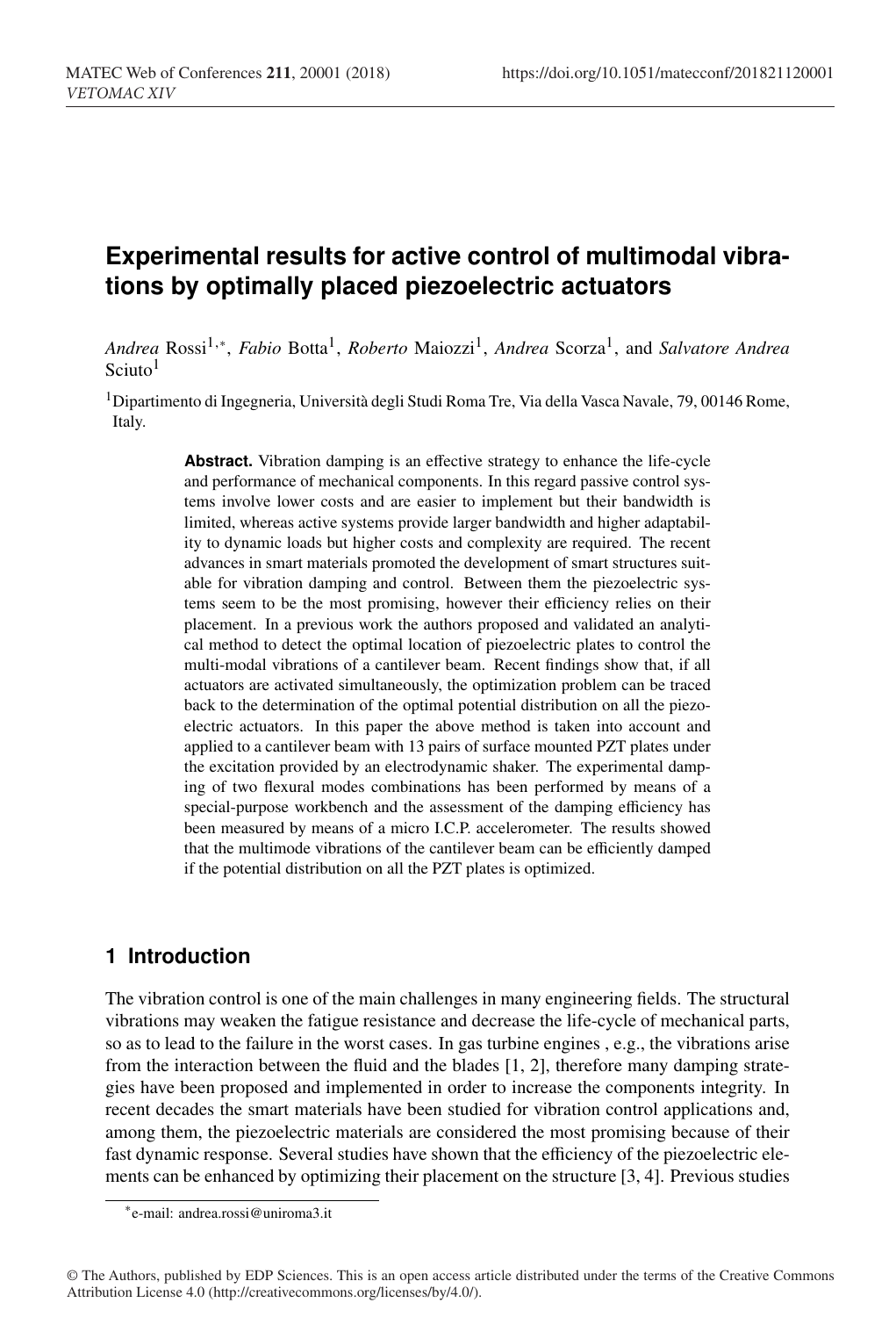from the authors [5–8] proposed an analytical model to optimize the piezoelectric elements placement to control the multimode vibrations of a cantilever beam. Subsequently this model has been further implemented in [9] with all the piezo actuators continuously activated and the optimization problem has been traced back to the identification of the optimal potential distribution on the elements that cover the beam. In this work the method has been experimentally tested by means of 13 pairs of surface mounted PZT plates and an electrodynamic shaker. The outcomes confirm that the multimode vibrations of a beam could be efficiently damped if the best potential distribution on all the PZT actuators is provided.

#### **2 Experimental setup**

In order to verify the proposed model an aluminum beam, covered with 13 pairs of PZT plates (Tab.1) was attached to a shaker by means of a purposely designed joint.

|             | Material                          | Lenght | Width | Thickness |
|-------------|-----------------------------------|--------|-------|-----------|
|             | PZT actuator PIC 255 (PI Ceramic) | 40     |       | 0.5       |
| <b>Beam</b> | Aluminium                         | 185    | 36.   | 15        |

Table 1. Dimensions (in mm) of the aluminium beam and PZT plates.

The PZT plates and the shaker are supplied with a voltage composed of two harmonics (Eq.1) by two independent arbitrary function generators, so that two flexural modes can be elicited simultaneously:

$$
\mathbf{v_{piezo}}(t) = \mathbf{v}_0 \Big[ (1 - r)\cos(\omega_{i_1}t) + r\cos(\omega_{i_2}t) \Big] \tag{1}
$$

where  $v_0$  ranges from 0 to 20 V,  $\omega_{i_1}, \omega_{i_2}$  are the modal frequencies considered, *r* ranges from 0 to 1 and identifies the prevalence of a mode respect to the other. Referring to Fig. 1 the arbitrary function generator AFG1 provide  $v_{piezo}(t)$  (that can be magnified up to  $\pm 300$ Vpeak–to–peak) to the PZT plates and AFG2, amplified by the power amplifier (*SignalForce GW-PA300E*) to the shaker. Every piezo plate is linked to a mechanical relay that can switch the sign of the  $V_{piezo}(t)$  by means of a microcontroller configured in a LabView environment. A data acquisition board (*NI USB 6251*) collect and elaborate the signal of a micro I.C.P. accelerometer (*PCB 352A56*) fixed on the free end of the beam. In such a way is possible to assess the damping efficacy of any potential distribution and compare them to verify if the maximum damping efficacy (i.e. the minimum displacement of the free end) is achieved when the theoretical optimal potential distribution is selected. The overall measurement setup uncertainty described before is estimated to be 5 %.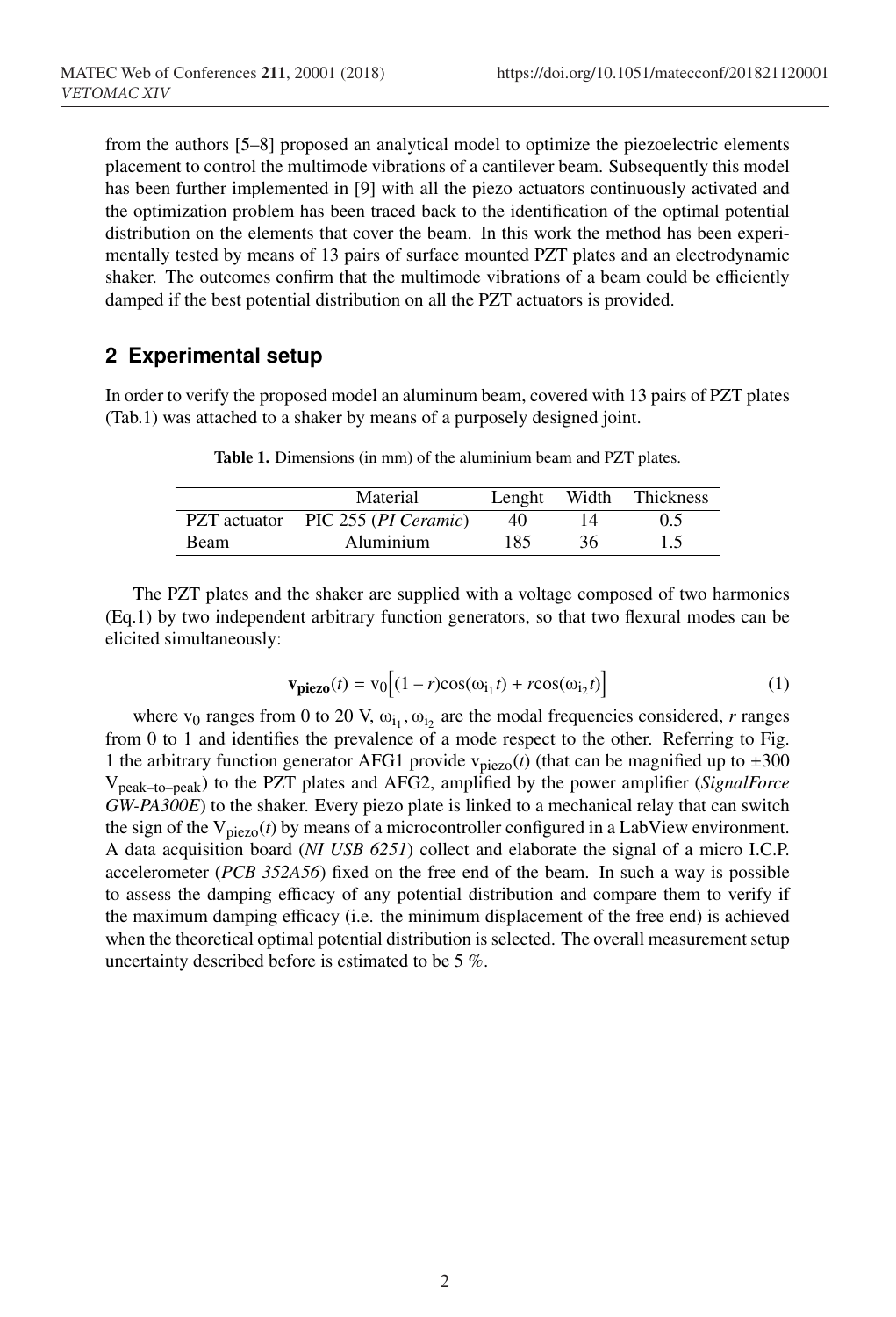

Figure 1. Experimental setup scheme (top) and actual setup photo (bottom).

### **3 Results and discussion**

In this section the experimental results of the optimal potential distributions for multimode vibrations are reported and briefly commented. The dimensionless  $\zeta_1, \zeta_2$  represent the points of the potential sign change (as illustrated in the example of Fig. 2). Since the beam is covered by 13 PZT plates couples, a large number of different potential distributions has been tested for each coupling modes.



Figure 2. Example of a potential distribution acting on the PZT actuators.

In Figs 3-5 the experimental results are represented. Particularly, in each figure are reported the contour lines of the surfaces  $|w_{i_1,i_2}(\zeta_1, \zeta_2)|$  for different coupling modes  $i_1, i_2$  and various values of the parameter *r*, and in the upper left the predictions of the theoretical model are illustrated. The details of the theoretical model are discussed in [9]. It is possible to observe that the experimental optimal potential distributions (the red region) are in good agreement with the theoretical results and all the potential sign changes are well reproduced. Furthermore the piezoelectric plates are always activated, regardless of the coupling modes elicited by the shaker. In such a way the damping efficiency of the PZT plates is enhanced.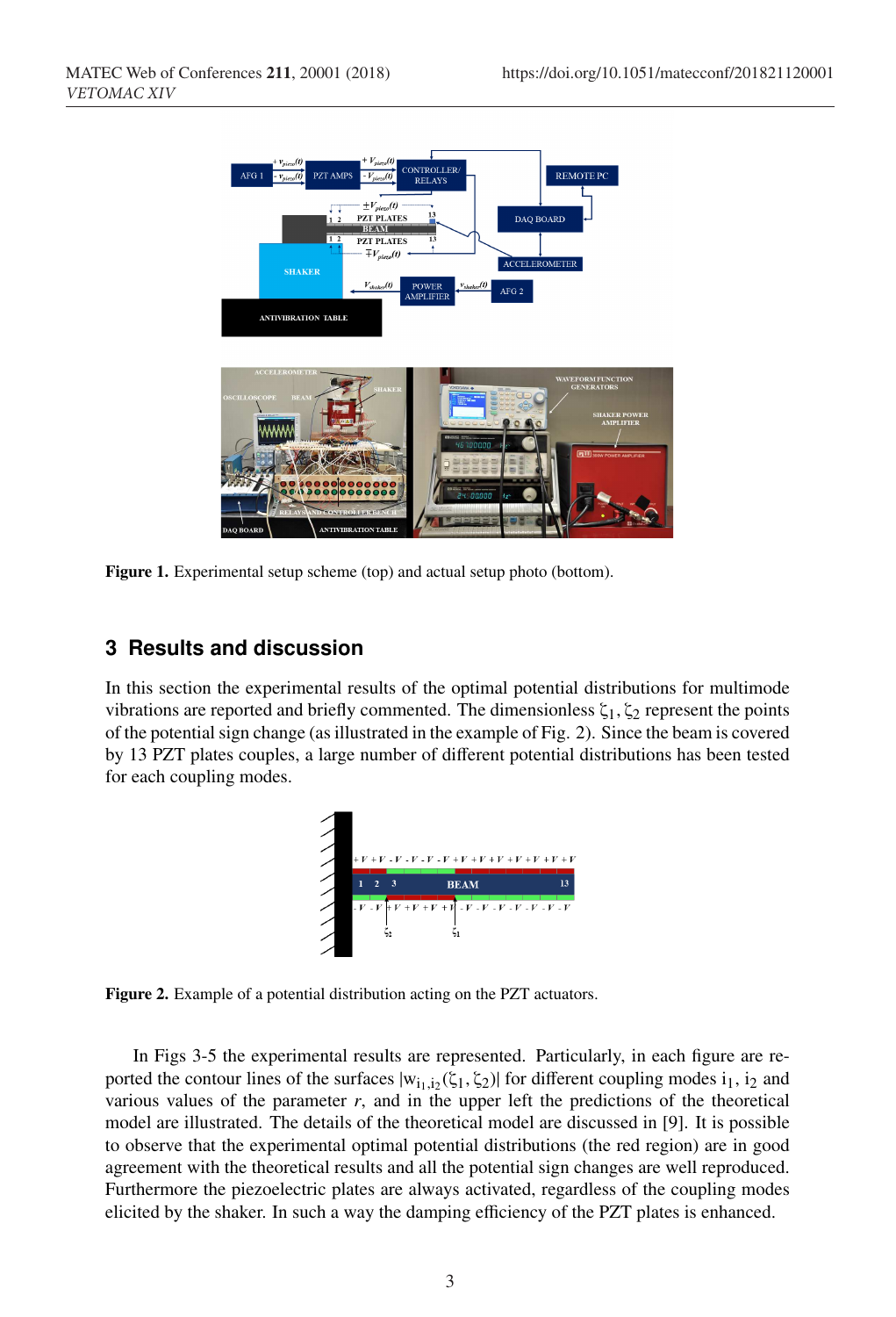

Figure 3. Experimental results for the coupling between the first and second modes for five values of *r*. The top left figure shows the theoretical optimal potential distributions.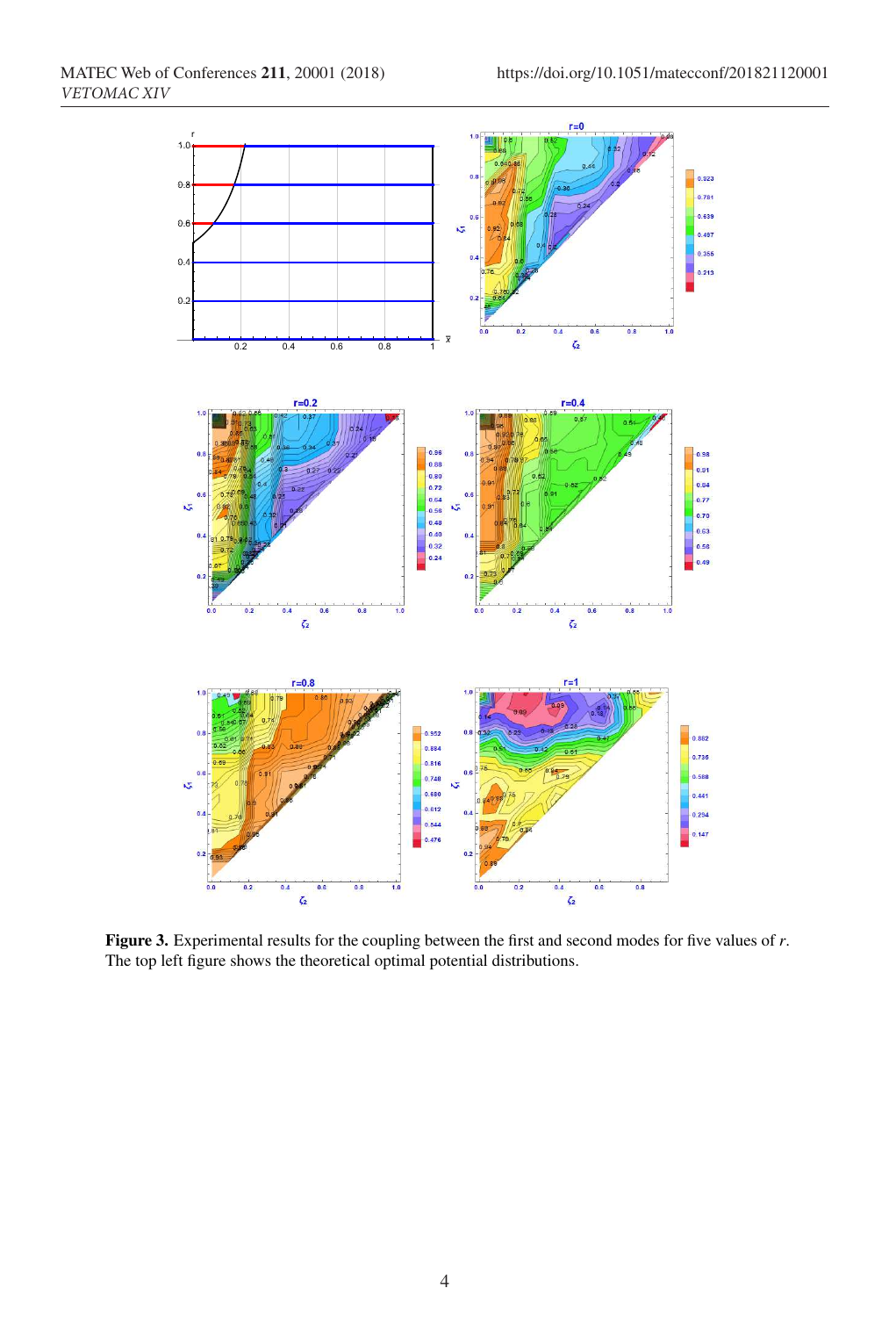

Figure 4. Experimental results for the coupling between the second and third modes for five values of *r*. The top left figure shows the theoretical optimal potential distributions.